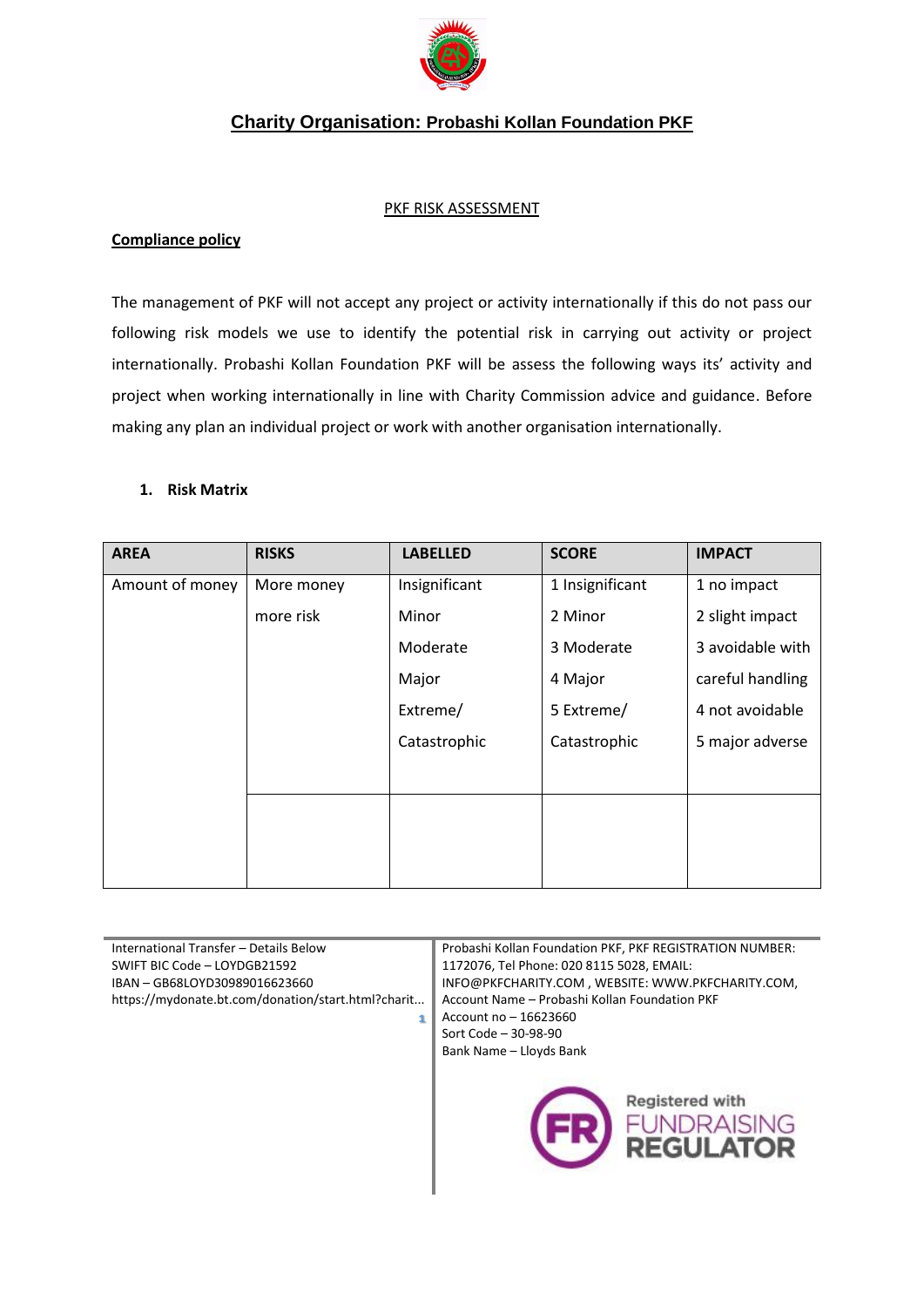

| Reputational     |  |  |
|------------------|--|--|
| Damage           |  |  |
|                  |  |  |
|                  |  |  |
|                  |  |  |
|                  |  |  |
|                  |  |  |
|                  |  |  |
| Level of         |  |  |
| Supervision over |  |  |
| Project          |  |  |
|                  |  |  |
|                  |  |  |
|                  |  |  |
|                  |  |  |
| Familiarity of   |  |  |
| country          |  |  |
| Operation        |  |  |
|                  |  |  |
|                  |  |  |
|                  |  |  |
|                  |  |  |
|                  |  |  |
|                  |  |  |

| International Transfer - Details Below<br>SWIFT BIC Code - LOYDGB21592<br>IBAN - GB68LOYD30989016623660<br>https://mydonate.bt.com/donation/start.html?charit | Probashi Kollan Foundation PKF, PKF REGISTRATION NUMBER:<br>1172076, Tel Phone: 020 8115 5028, EMAIL:<br>INFO@PKFCHARITY.COM, WEBSITE: WWW.PKFCHARITY.COM,<br>Account Name - Probashi Kollan Foundation PKF<br>Account no - 16623660<br>Sort Code - 30-98-90<br>Bank Name - Lloyds Bank |  |
|---------------------------------------------------------------------------------------------------------------------------------------------------------------|-----------------------------------------------------------------------------------------------------------------------------------------------------------------------------------------------------------------------------------------------------------------------------------------|--|
|                                                                                                                                                               | Registered with<br><b>DRAISING</b><br><b>REGULATOR</b>                                                                                                                                                                                                                                  |  |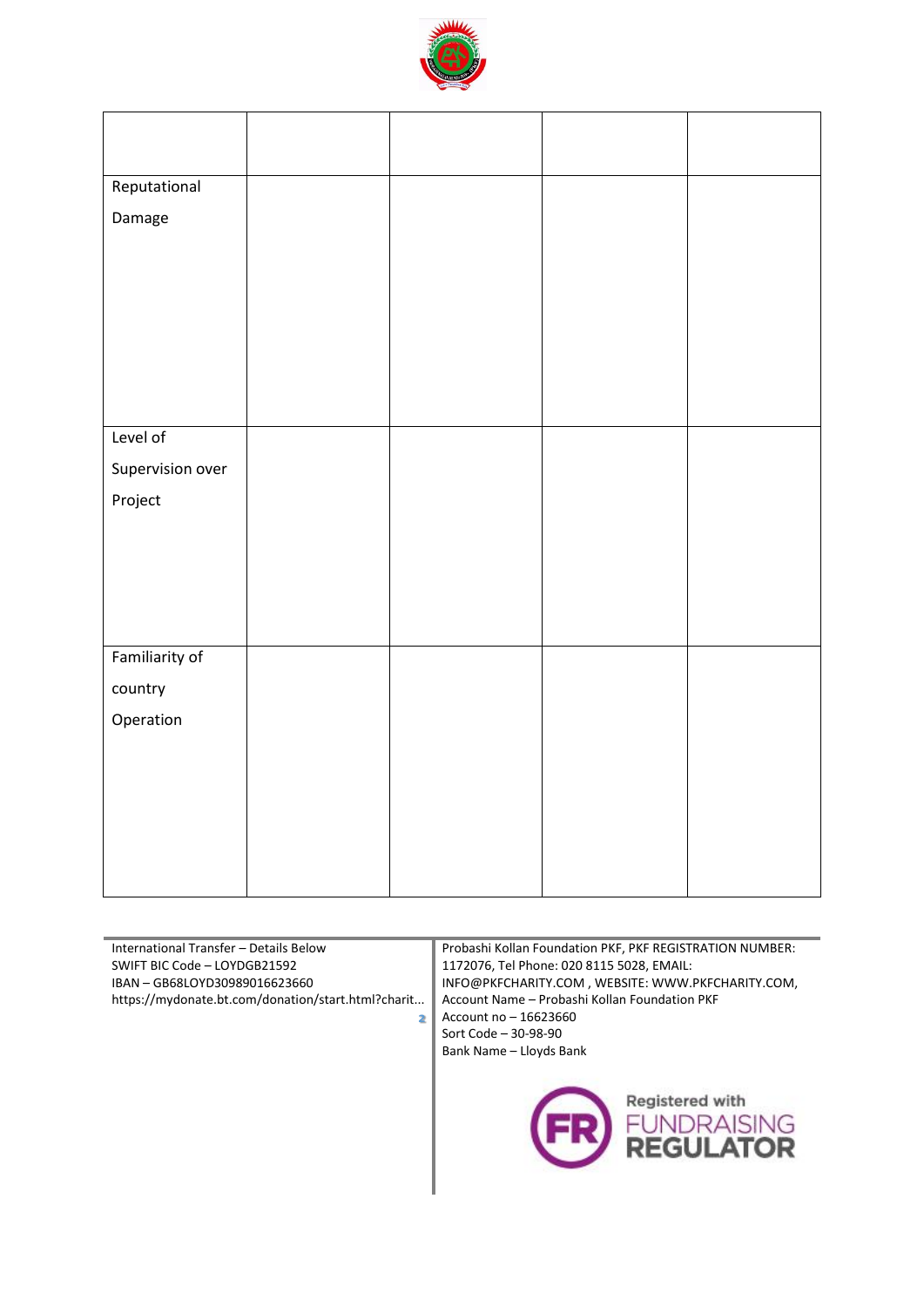

# **2. PKF PESTLE analyse working internationally**

| <b>ISSUES AFFECTING RISK OF WORKING INTERNATIONALLY</b> |  |  |
|---------------------------------------------------------|--|--|
| Political                                               |  |  |
| Economic                                                |  |  |
| Social                                                  |  |  |

| International Transfer - Details Below             | Probashi Kollan Foundation PKF, PKF REGISTRATION NUMBER: |  |
|----------------------------------------------------|----------------------------------------------------------|--|
| SWIFT BIC Code - LOYDGB21592                       | 1172076, Tel Phone: 020 8115 5028, EMAIL:                |  |
| IBAN - GB68LOYD30989016623660                      | INFO@PKFCHARITY.COM, WEBSITE: WWW.PKFCHARITY.COM,        |  |
| https://mydonate.bt.com/donation/start.html?charit | Account Name - Probashi Kollan Foundation PKF            |  |
| з                                                  | Account no - 16623660                                    |  |
|                                                    | Sort Code - 30-98-90                                     |  |
|                                                    | Bank Name - Lloyds Bank                                  |  |
|                                                    | Registered with<br>UNDRAISING<br><b>REGULATOR</b>        |  |

٠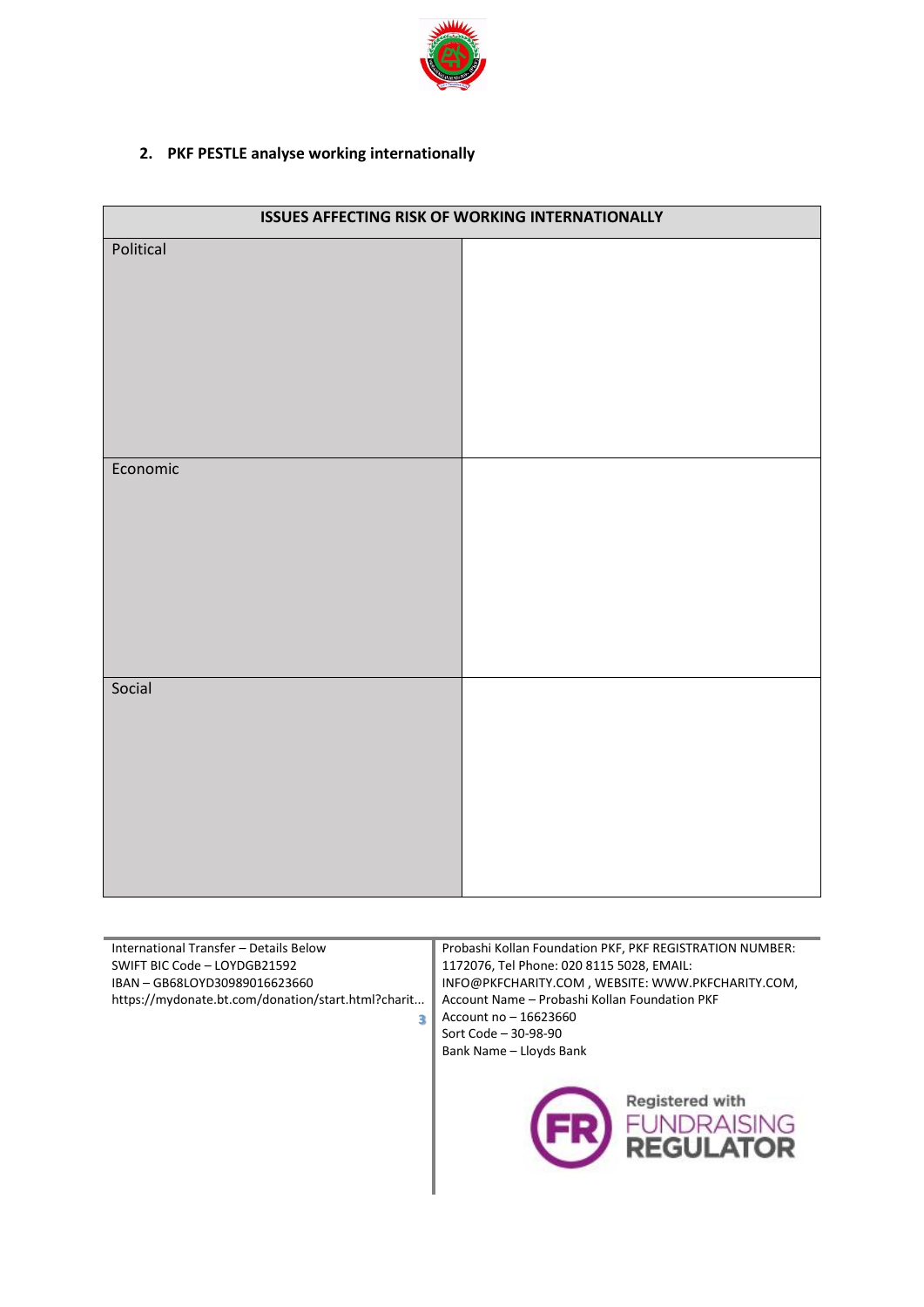

| Technological |  |
|---------------|--|
|               |  |
| Legal         |  |
|               |  |
|               |  |
| Environmental |  |
|               |  |

### 3. PKF SWOT Analyse working internationally

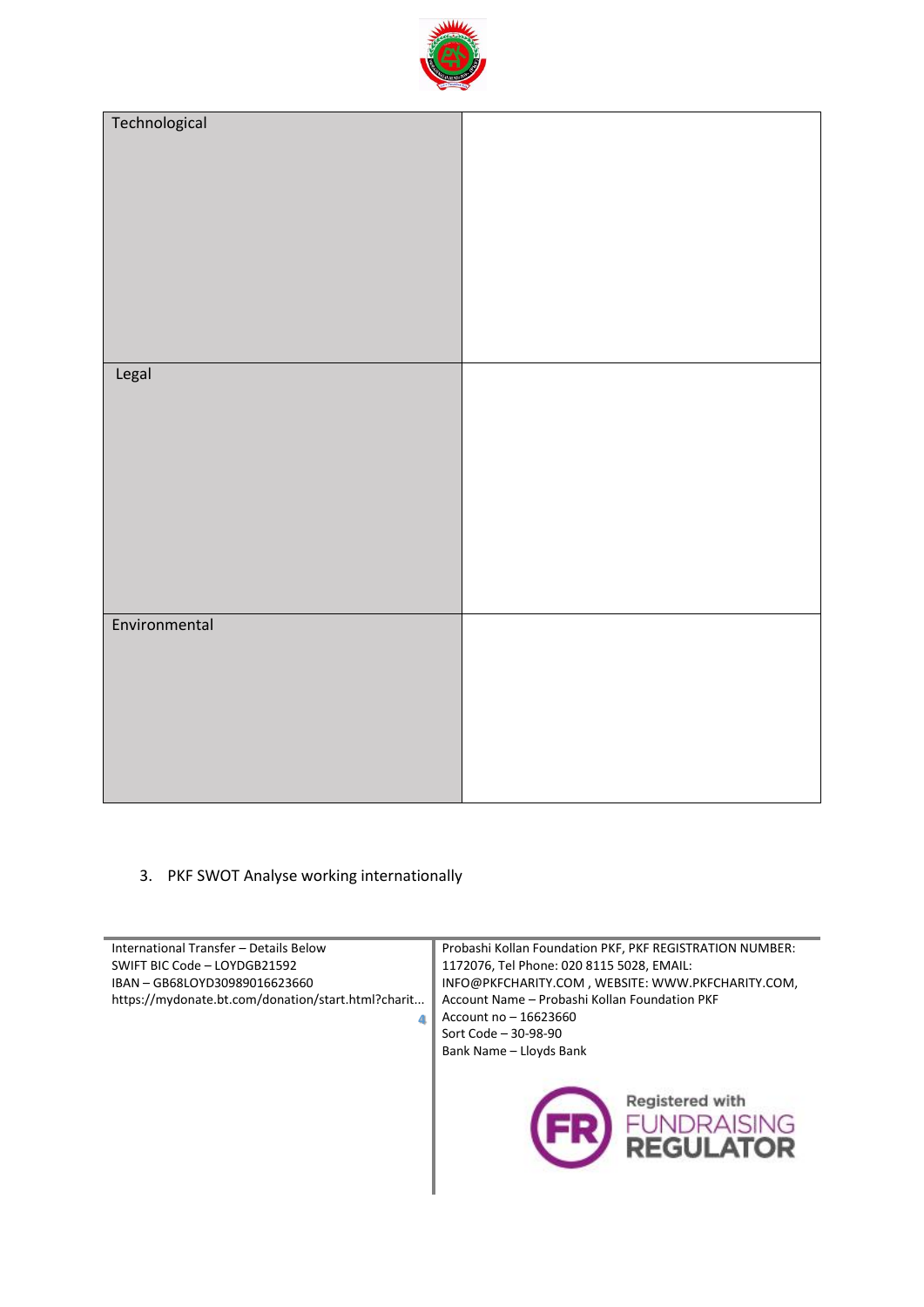

| Strengths     |  |
|---------------|--|
| Weaknesses    |  |
| Opportunities |  |
| Threats       |  |



Shaha Alam Shaha Alam Shaha Alam Shaha Alam Sayed Monsur Zaman Chairman and Trustee (PKF) Treasure and Trustee

Ja, ku

| International Transfer - Details Below             | Probashi Kollan Foundation PKF, PKF REGISTRATION NUMBER: |  |
|----------------------------------------------------|----------------------------------------------------------|--|
| SWIFT BIC Code - LOYDGB21592                       | 1172076, Tel Phone: 020 8115 5028, EMAIL:                |  |
| IBAN - GB68LOYD30989016623660                      | INFO@PKFCHARITY.COM, WEBSITE: WWW.PKFCHARITY.COM,        |  |
| https://mydonate.bt.com/donation/start.html?charit | Account Name - Probashi Kollan Foundation PKF            |  |
| 5                                                  | Account no - 16623660                                    |  |
|                                                    | Sort Code - 30-98-90                                     |  |
|                                                    | Bank Name - Lloyds Bank                                  |  |
|                                                    | Registered with<br><b>JNDRAISING</b><br><b>REGULATOR</b> |  |